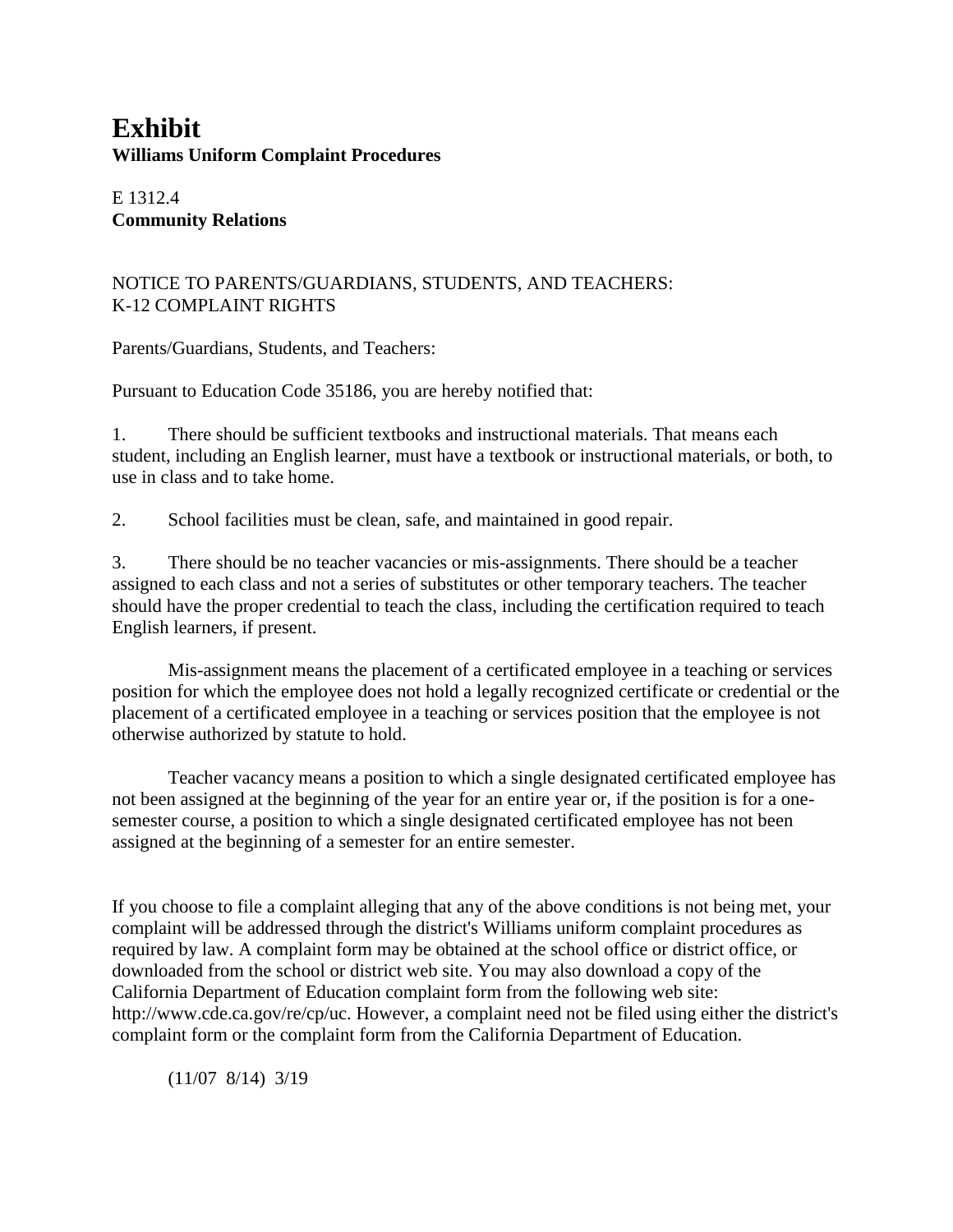### E1312.4 – Exhibit 2

#### WILLIAMS UNIFORM COMPLAINT PROCEDURES

### K-12 COMPLAINT FORM: WILLIAMS UNIFORM COMPLAINT PROCEDURES

Education Code 35186 creates a procedure for the filing of complaints concerning deficiencies related to instructional materials, conditions of facilities that are not maintained in a clean or safe manner or in good repair, or teacher vacancy or misassignment. The complaint and response are public documents as provided by law. Complaints may be filed anonymously. However, if you wish to receive a response to your complaint, you must provide the contact information below.

Response requested? \_\_ Yes \_\_ No

| Contact information: (if response is requested)<br>Name:       |  |  |
|----------------------------------------------------------------|--|--|
|                                                                |  |  |
|                                                                |  |  |
|                                                                |  |  |
| Date problem was observed:                                     |  |  |
| Location of the problem that is the subject of this complaint: |  |  |
|                                                                |  |  |
|                                                                |  |  |
| Room number/name of room/location of facility:                 |  |  |

Only the following issues may be the subject of this complaint process. If you wish to complain about an issue not specified below, please contact the school or district for the appropriate district complaint procedure.

Specific issue(s) of the complaint: (Please check all that apply. A complaint may contain more than one allegation.)

1. Textbooks and instructional materials: (Education Code 35186; 5 CCR 4681)

\_\_ A student, including an English learner, does not have standards-aligned textbooks or instructional materials or state- or district-adopted textbooks or other required instructional materials to use in class.

\_\_ A student does not have access to textbooks or instructional materials to use at home or after school. This does not require two sets of textbooks or instructional materials for each student.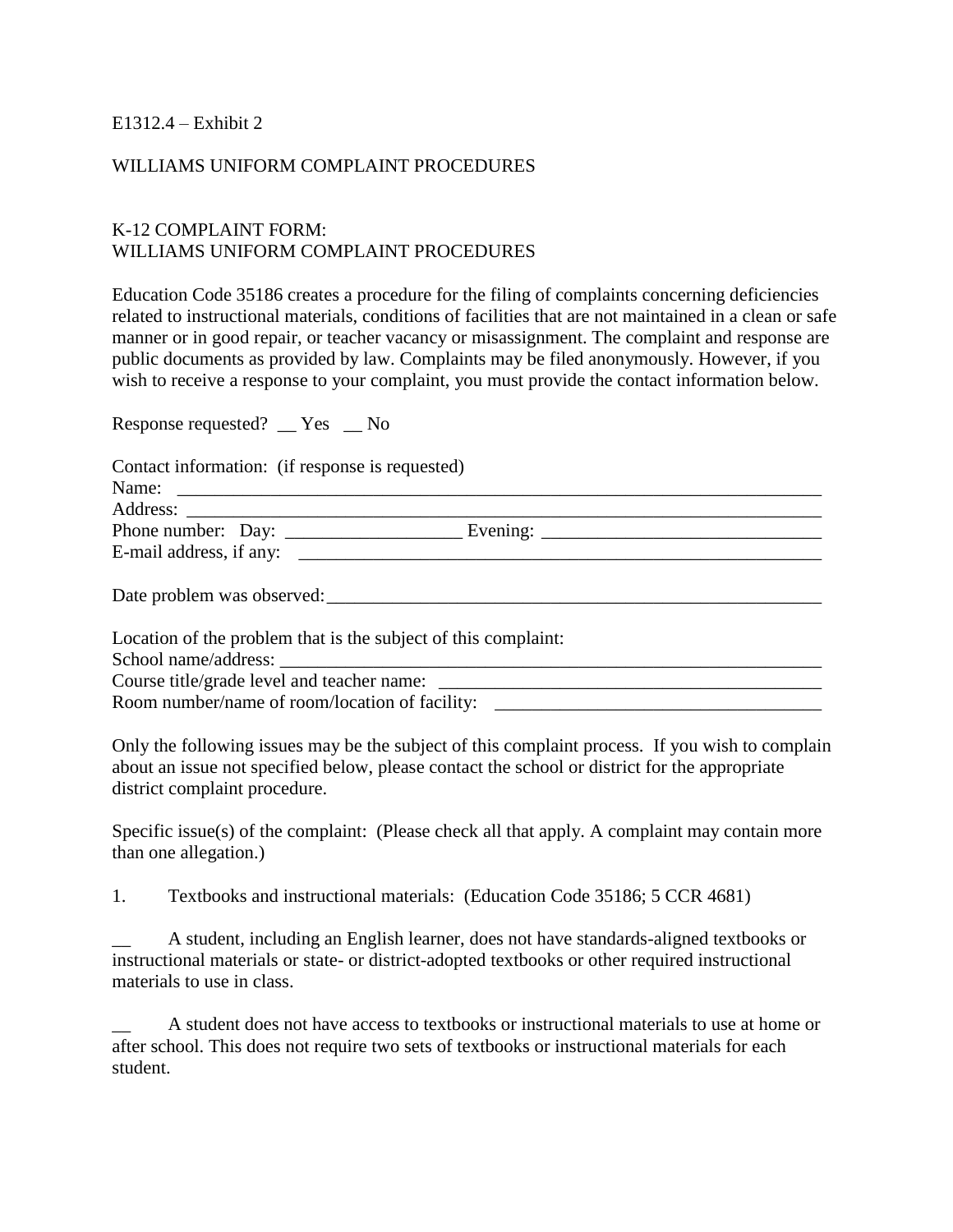Textbooks or instructional materials are in poor or unusable condition, have missing pages, or are unreadable due to damage.

A student was provided photocopied sheets from only a portion of a textbook or instructional materials to address a shortage of textbooks or instructional materials.

2. Teacher vacancy or misassignment: (Education Code 35186; 5 CCR 4682)

A semester begins and a teacher vacancy exists. A teacher vacancy is a position to which a single designated certificated employee has not been assigned at the beginning of the school year for an entire year or, if the position is for a one-semester course, a position to which a single designated certificated employee has not been assigned at the beginning of a semester for an entire semester.

A teacher who lacks credentials or training to teach English learners is assigned to teach a class with more than 20 percent English learners in the class.

A teacher is assigned to teach a class for which the teacher lacks subject matter competency.

3. Facilities conditions: (Education Code 17592.72, 35186, 35292.5, 35292.6; 5 CCR 4683)

\_\_ A condition exists that poses an emergency or urgent threat to the health or safety of students or staff including gas leaks; nonfunctioning heating, ventilation, fire sprinklers, or airconditioning systems; electrical power failure; major sewer line stoppage; major pest or vermin infestation; broken windows or exterior doors or gates that will not lock and that pose a security risk; abatement of hazardous materials previously undiscovered that pose an immediate threat to students or staff; structural damage creating a hazardous or uninhabitable condition; and any other condition deemed appropriate by the district.

A school restroom has not been cleaned or maintained regularly, is not fully operational, or has not been stocked at all times with toilet paper, soap, or paper towels or functional hand dryers.

The school has not kept all restrooms open during school hours when students are not in classes and has not kept a sufficient number of restrooms open during school hours when students are in classes. This does not apply when temporary closing of the restroom is necessary for student safety or to make repairs.

Please describe the issue of your complaint in detail. You may attach additional pages and include as much text as necessary to fully describe the situation. For complaints regarding facilities conditions, please describe the emergency or urgent facilities condition and how that condition poses a threat to the health or safety of students or staff.

\_\_\_\_\_\_\_\_\_\_\_\_\_\_\_\_\_\_\_\_\_\_\_\_\_\_\_\_\_\_\_\_\_\_\_\_\_\_\_\_\_\_\_\_\_\_\_\_\_\_\_\_\_\_\_\_\_\_\_\_\_\_\_\_\_\_\_\_\_\_\_\_\_\_\_ \_\_\_\_\_\_\_\_\_\_\_\_\_\_\_\_\_\_\_\_\_\_\_\_\_\_\_\_\_\_\_\_\_\_\_\_\_\_\_\_\_\_\_\_\_\_\_\_\_\_\_\_\_\_\_\_\_\_\_\_\_\_\_\_\_\_\_\_\_\_\_\_\_\_\_ \_\_\_\_\_\_\_\_\_\_\_\_\_\_\_\_\_\_\_\_\_\_\_\_\_\_\_\_\_\_\_\_\_\_\_\_\_\_\_\_\_\_\_\_\_\_\_\_\_\_\_\_\_\_\_\_\_\_\_\_\_\_\_\_\_\_\_\_\_\_\_\_\_\_\_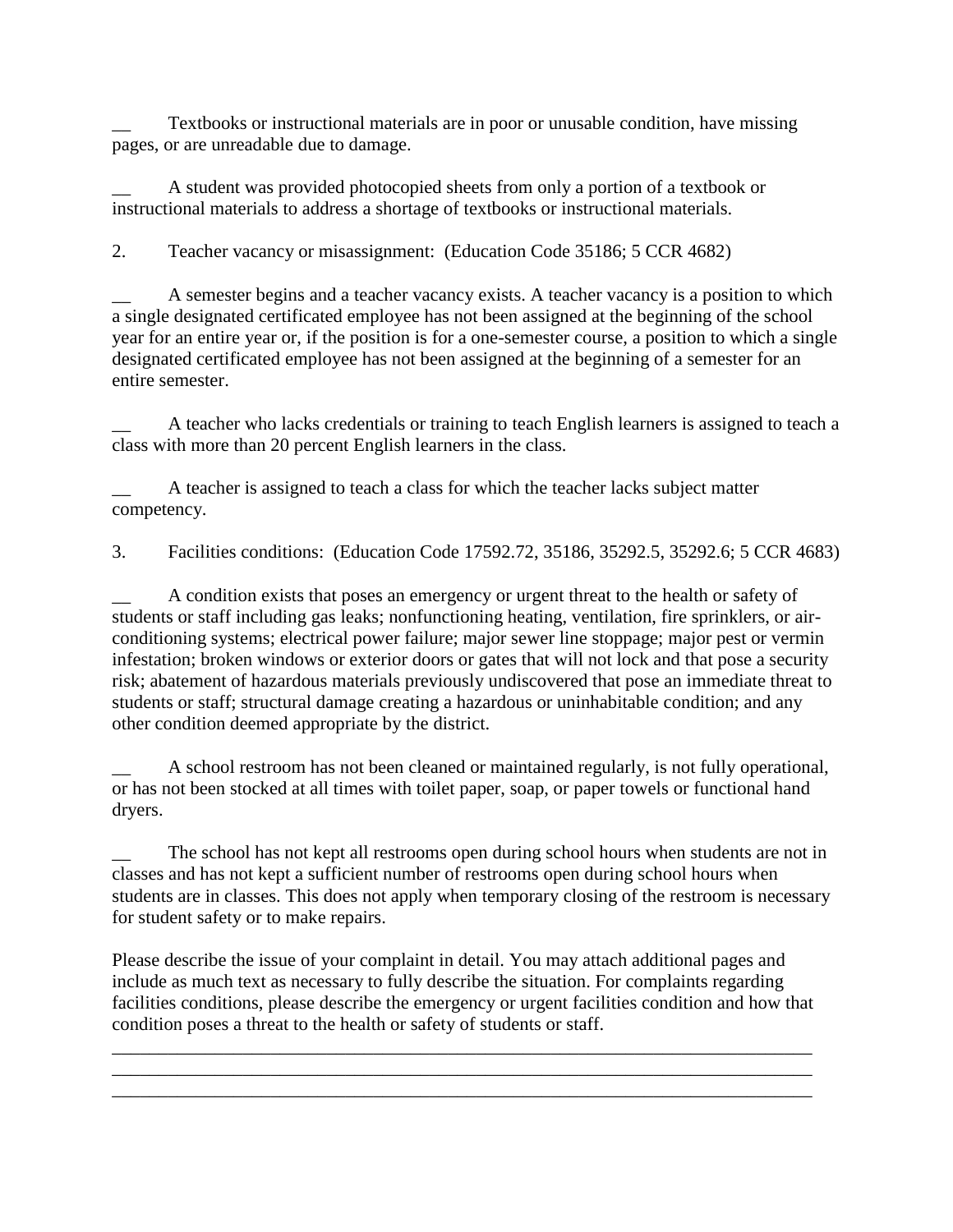# HOW TO FILE A COMPLAINT:

Please file this complaint with your school location. Your school should have the opportunity to resolve your complaint first.

\_\_\_\_\_\_\_\_\_\_\_\_\_\_\_\_\_\_\_\_\_\_\_\_\_\_\_\_\_\_\_\_\_\_\_\_\_\_\_\_\_\_\_\_\_\_\_\_\_\_\_\_\_\_\_\_\_\_\_\_\_\_\_\_\_\_\_\_\_\_\_\_\_\_\_ \_\_\_\_\_\_\_\_\_\_\_\_\_\_\_\_\_\_\_\_\_\_\_\_\_\_\_\_\_\_\_\_\_\_\_\_\_\_\_\_\_\_\_\_\_\_\_\_\_\_\_\_\_\_\_\_\_\_\_\_\_\_\_\_\_\_\_\_\_\_\_\_\_\_\_ \_\_\_\_\_\_\_\_\_\_\_\_\_\_\_\_\_\_\_\_\_\_\_\_\_\_\_\_\_\_\_\_\_\_\_\_\_\_\_\_\_\_\_\_\_\_\_\_\_\_\_\_\_\_\_\_\_\_\_\_\_\_\_\_\_\_\_\_\_\_\_\_\_\_\_ \_\_\_\_\_\_\_\_\_\_\_\_\_\_\_\_\_\_\_\_\_\_\_\_\_\_\_\_\_\_\_\_\_\_\_\_\_\_\_\_\_\_\_\_\_\_\_\_\_\_\_\_\_\_\_\_\_\_\_\_\_\_\_\_\_\_\_\_\_\_\_\_\_\_\_ \_\_\_\_\_\_\_\_\_\_\_\_\_\_\_\_\_\_\_\_\_\_\_\_\_\_\_\_\_\_\_\_\_\_\_\_\_\_\_\_\_\_\_\_\_\_\_\_\_\_\_\_\_\_\_\_\_\_\_\_\_\_\_\_\_\_\_\_\_\_\_\_\_\_\_ \_\_\_\_\_\_\_\_\_\_\_\_\_\_\_\_\_\_\_\_\_\_\_\_\_\_\_\_\_\_\_\_\_\_\_\_\_\_\_\_\_\_\_\_\_\_\_\_\_\_\_\_\_\_\_\_\_\_\_\_\_\_\_\_\_\_\_\_\_\_\_\_\_\_\_

\_\_\_\_\_\_\_\_\_\_\_\_\_\_\_\_\_\_\_\_\_\_\_\_\_\_\_\_\_\_\_\_\_\_\_\_\_\_\_\_\_\_\_\_\_\_ (School Site Principal in which the complaint occurred)

\_\_\_\_\_\_\_\_\_\_\_\_\_\_\_\_\_\_\_\_\_\_\_\_\_\_\_\_\_\_\_\_\_\_\_\_\_\_\_\_\_\_\_\_\_\_

(Location complaint is being submitted)

A complaint about problems beyond the authority of the principal shall be forwarded within 10 working days to the appropriate school district official for resolution. If the principal forwards your complaint to the District, the District should resolve your complaint within 40 working days.

District Designee Ivan Chaidez Assistant Superintendent, Human Resources Oak Grove School District 6578 Santa Teresa Blvd San Jose, CA 95119

Please provide a signature below. If you wish to remain anonymous, a signature is not required. However, all complaints, even anonymous ones, should be dated.

\_\_\_\_\_\_\_\_\_\_\_\_\_\_\_\_\_\_\_\_\_\_\_\_\_\_\_\_\_\_\_\_\_\_\_\_\_\_\_ \_\_\_\_\_\_\_\_\_\_\_\_\_\_\_\_\_\_\_\_\_\_\_

(Signature) (Date)

(11/10 8/14) 3/19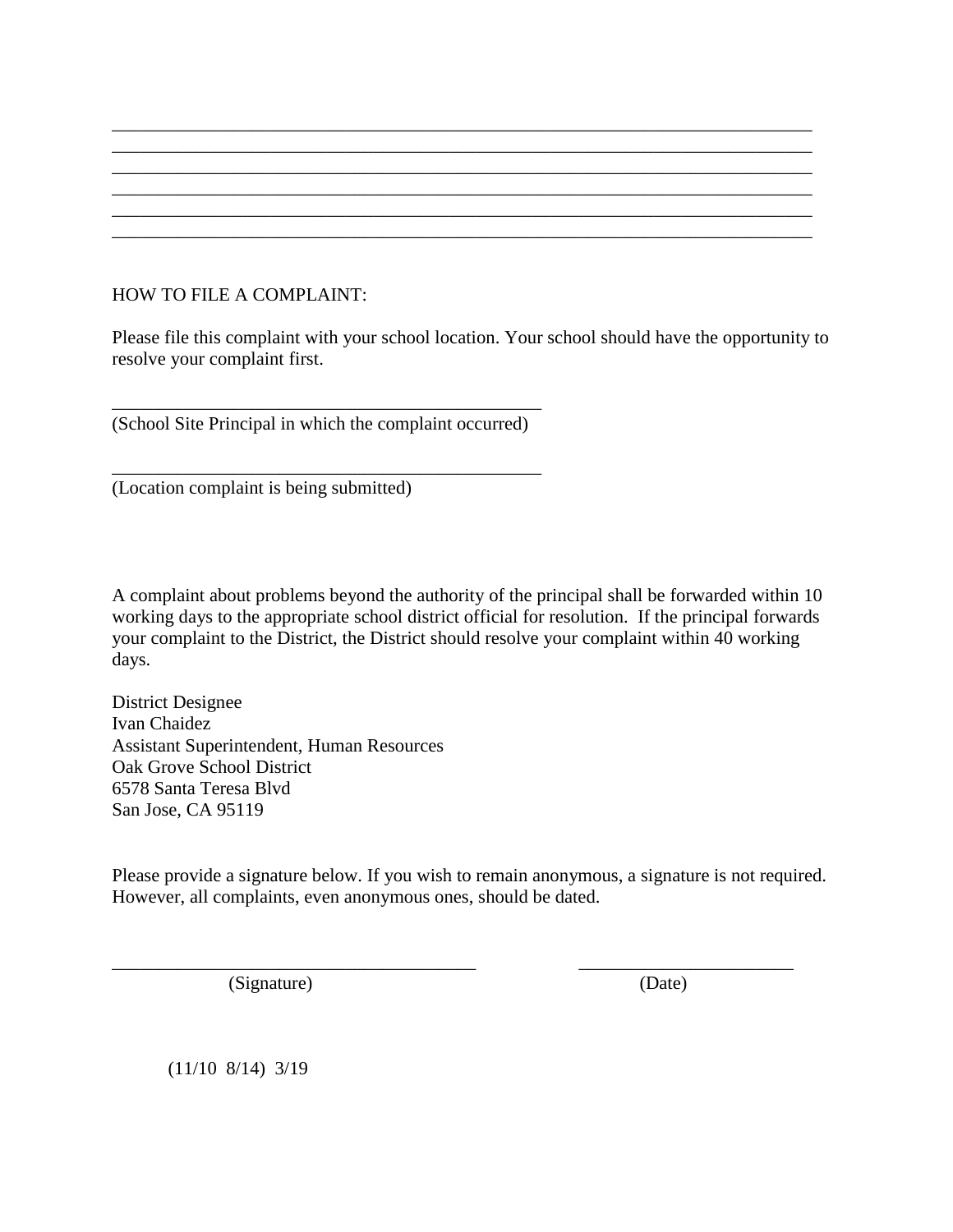## E1312.4 Exhibit 3

## WILLIAMS UNIFORM COMPLAINT PROCEDURES (To Be Posted In Classroom)

## NOTICE TO PARENTS/GUARDIANS, STUDENTS, AND TEACHERS: PRESCHOOL COMPLAINT RIGHTS

Parents/Guardians, Students, and Teachers:

Pursuant to Education Code 8235.5, you are hereby notified that any California State Preschool Program that is exempt from licensure must have:

1. Outdoor shade that is safe and in good repair

2. Drinking water that is accessible and readily available throughout the day

3. Safe and sanitary restroom facilities with one toilet and handwashing fixture for every 15 children

4. Restroom facilities that are available only for preschoolers and kindergartners

5. Visual supervision of children at all times

6. Indoor and outdoor space that is properly contained or fenced and provides sufficient space for the number of children using the space at any given time

7. Playground equipment that is safe, in good repair, and age appropriate

If you choose to file a complaint alleging that any of the above conditions is not being met, your complaint will be addressed through the district's Williams uniform complaint procedures as required by law. A complaint form may be obtained at the school office or district office, or downloaded from the school or district web site. You may also download a copy of the California Department of Education complaint form from the following web site: http://www.cde.ca.gov/re/cp/uc. However, a complaint need not be filed using either the district's complaint form or the complaint form from the California Department of Education.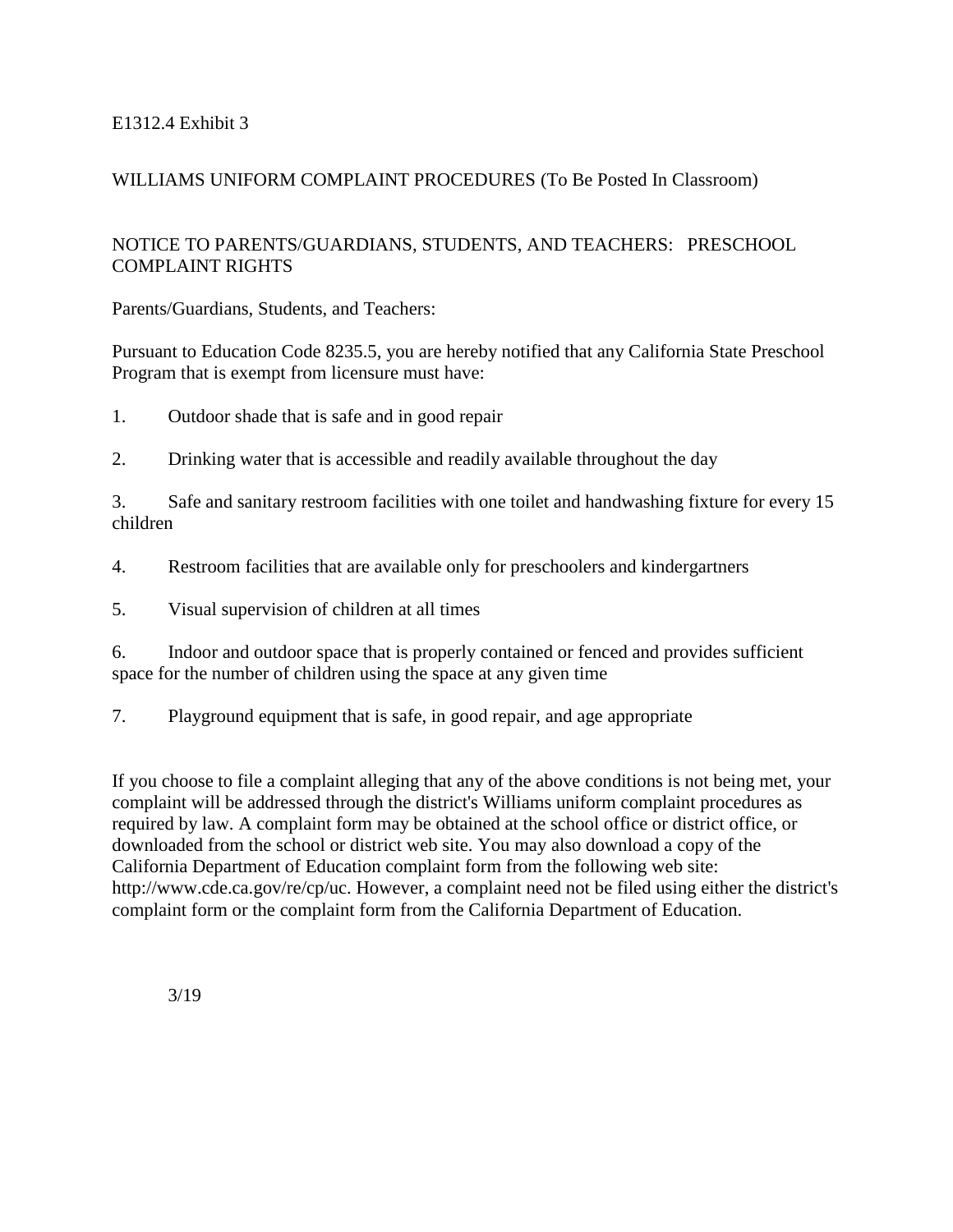E1312.4 Exhibit 4

### WILLIAMS UNIFORM COMPLAINT PROCEDURES

## PRESCHOOL COMPLAINT FORM: WILLIAMS UNIFORM COMPLAINT PROCEDURES

Education Code 8235.5 requires that the complaint procedures in 5 CCR 4680-4687 be used for the filing of complaints concerning noncompliance with health and safety standards for licenseexempt California State Preschool Programs. The complaint and response are public documents as provided by law. Complaints may be filed anonymously. However, if you wish to receive a response to your complaint, you must provide the contact information below.

Response requested? \_\_ Yes \_\_ No

| Contact information: (if response is requested)                |  |  |
|----------------------------------------------------------------|--|--|
|                                                                |  |  |
|                                                                |  |  |
| E-mail address, if any:                                        |  |  |
| Date problem was observed:                                     |  |  |
|                                                                |  |  |
| Location of the problem that is the subject of this complaint: |  |  |
|                                                                |  |  |

Room number/name of room/location of facility: \_\_\_\_\_\_\_\_\_\_\_\_\_\_\_\_\_\_\_\_\_\_\_\_\_\_\_\_\_\_\_\_\_

Only the following issues may be the subject of this complaint process. If you wish to complain about an issue not specified below, please contact the school or district for the appropriate district complaint procedure.

Specific issue(s) of the complaint: (Please check all that apply. A complaint may contain more than one allegation.)

The preschool does not have outdoor shade that is safe and in good repair.

Drinking water is not accessible and/or readily available throughout the day.

The preschool does not provide safe and sanitary restroom facilities with one toilet and handwashing fixture for every 15 children.

Restroom facilities are not available only for preschoolers and kindergartners.

The preschool program does not provide visual supervision of children at all times.